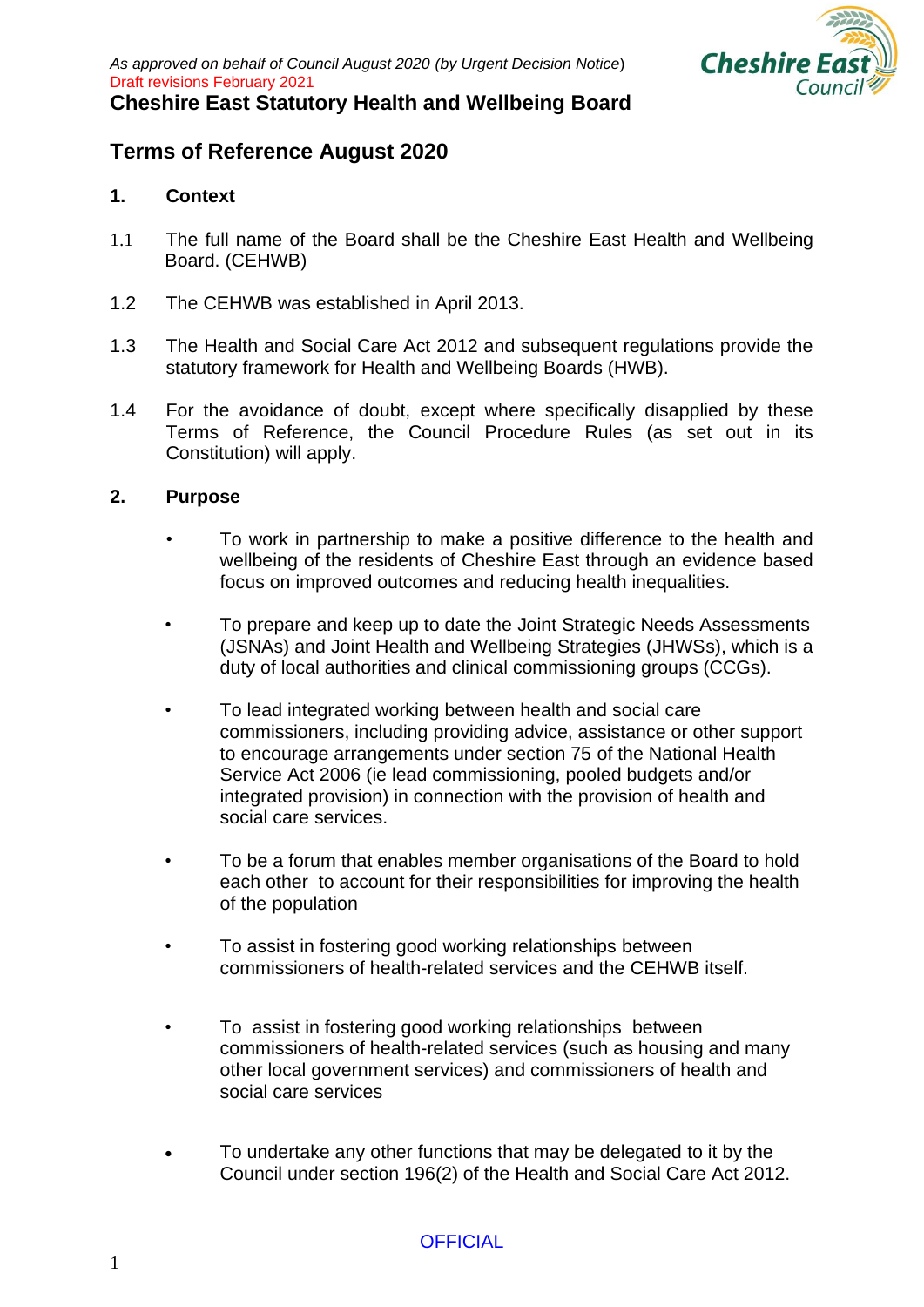> Such delegated functions need not be confined to public health and social care.

• To provide advice assistance and support for the purpose of encouraging the making of arrangements under section 75 of the National Health Service Act 2006 in connection with the provision of such services.

#### **3. Roles and Responsibilities**

- 3.1 To work with the Council and CCG effectively to ensure the delivery of the Joint Strategic Needs Assessment and Joint Health and Wellbeing Strategy.
- 3.2 To work within the CEHWB to build a collaborative partnership to key decision making that embeds health and wellbeing challenge, issue resolution and provides strategic system leadership.
- 3.3 To participate in CEHWB discussions to reflect the views of their partner organisations, being sufficiently briefed to be able to make recommendations about future policy developments and service delivery.
- 3.4 To champion the work of the CEHWB in their wider work and networks and in all individual community engagement activities.
- 3.5 To ensure that there are communication mechanisms in place within partner organisations to enable information about the CEHWB's priorities and recommendations to be effectively disseminated.
- 3.6 To share any changes to strategy, policy, and the system consequences of such on budgets and service delivery within their own partner organisations with the CEHWB to consider the wider system implications.

#### **4. Accountability**

- 4**.**1 The CEHWB carries no formal delegated authority from any of the individual statutory bodies.
- 4.2 Core Members of the CEHWB have responsibility and accountability for their individual duties and their role on the CEHWB.
- 4.3 The CEHWB will discharge its responsibilities by means of recommendations to the relevant partner organisations, which will act in accordance with their respective powers and duties.
- 4.4 The Council's Core Members will ensure that they keep Cabinet and wider Council advised of the work of the CEHWB.
- 4.5 The CEHWB may report and be accountable to Full Council and to the relevant Governing Body of the NHS Clinical Commissioning Group by ensuring access to meeting minutes and presenting papers as required.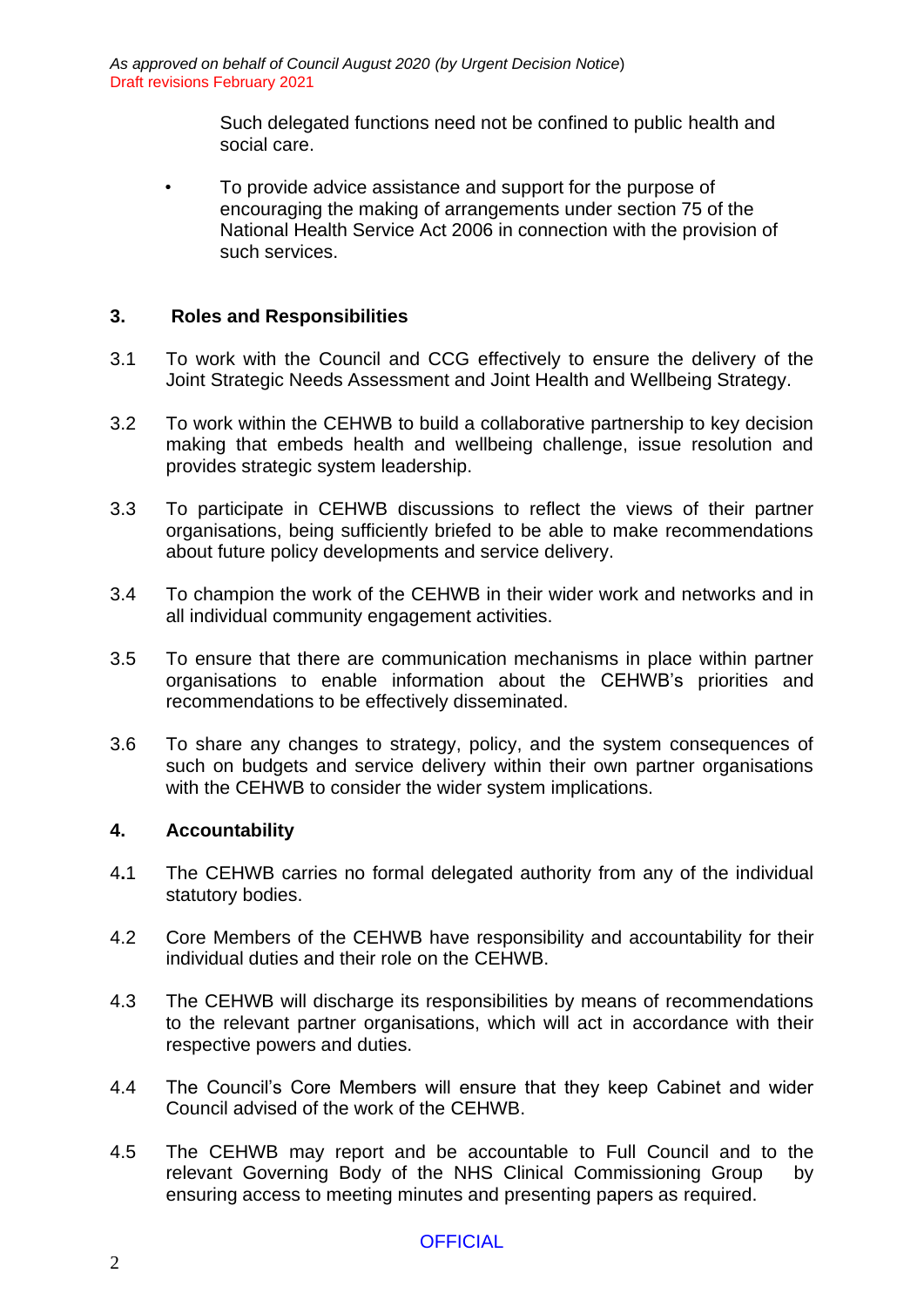- 4.6 The CEHWB will not exercise scrutiny duties around health or adult social care services directly. This will remain the role of the Cheshire East Health and Adult Social Care Overview and Scrutiny Committee and in respect of children's health, the Children and Families Overview and Scrutiny Committee. Decisions taken and work progressed by the CEHWB will be subject to scrutiny by the Health and Adult Social Care Overview and that Scrutiny Committee.
- 4.7 The CEHWB will provide information to the public through publications, local media, and wider public activities by publishing the minutes of its meetings on the Council's website. The CEHWB is supported by an Engagement and Communications Network across HWB organisations to ensure this function can operate successfully.

#### **5. Membership**

5.1 The Core membership of the CEHWB will comprise the following:

Voting members:

- *Three* councillors from Cheshire East Council
- The Executive Director of People (Director of Adult Social Services Care and Director of Children's Services)
- The Director of Public Health
- A local Healthwatch representative
- Two representatives from the Cheshire Clinical Commissioning Group
- Two representatives from the Cheshire Integrated Care Partnership
- The Chair of the Cheshire East Place Partnership

Non-voting members:

- The Chief Executive of the Council
- The Director of Children's and Families
- A nominated representative of NHS England / NHS Improvement

The councillor membership of the CEHWB (the three core voting members) will be determined by Cheshire East Council. is nominated by the Leader of the Council. The Leader can be a member of the CEHWB as one of the three councillors who are voting members.

- 5.2 The Core Members will keep under review the Membership of the CEHWB and if appropriate will make recommendations to Council on any changes to the Core Membership.
- 5.3 The above Core Members  $1$  through a majority vote have the authority to appoint individuals as Non-Voting Associate Members of the CEHWB. (Committee Procedure Rule 20.1 refers). The length of their membership will

<sup>&</sup>lt;sup>1</sup> Regulation 5(1) removes this restriction in relation to health and wellbeing boards by disapplying section 104(1) of the 1972 Act to enable the local authority directors specified in the 2012 Act to become members of health and wellbeing boards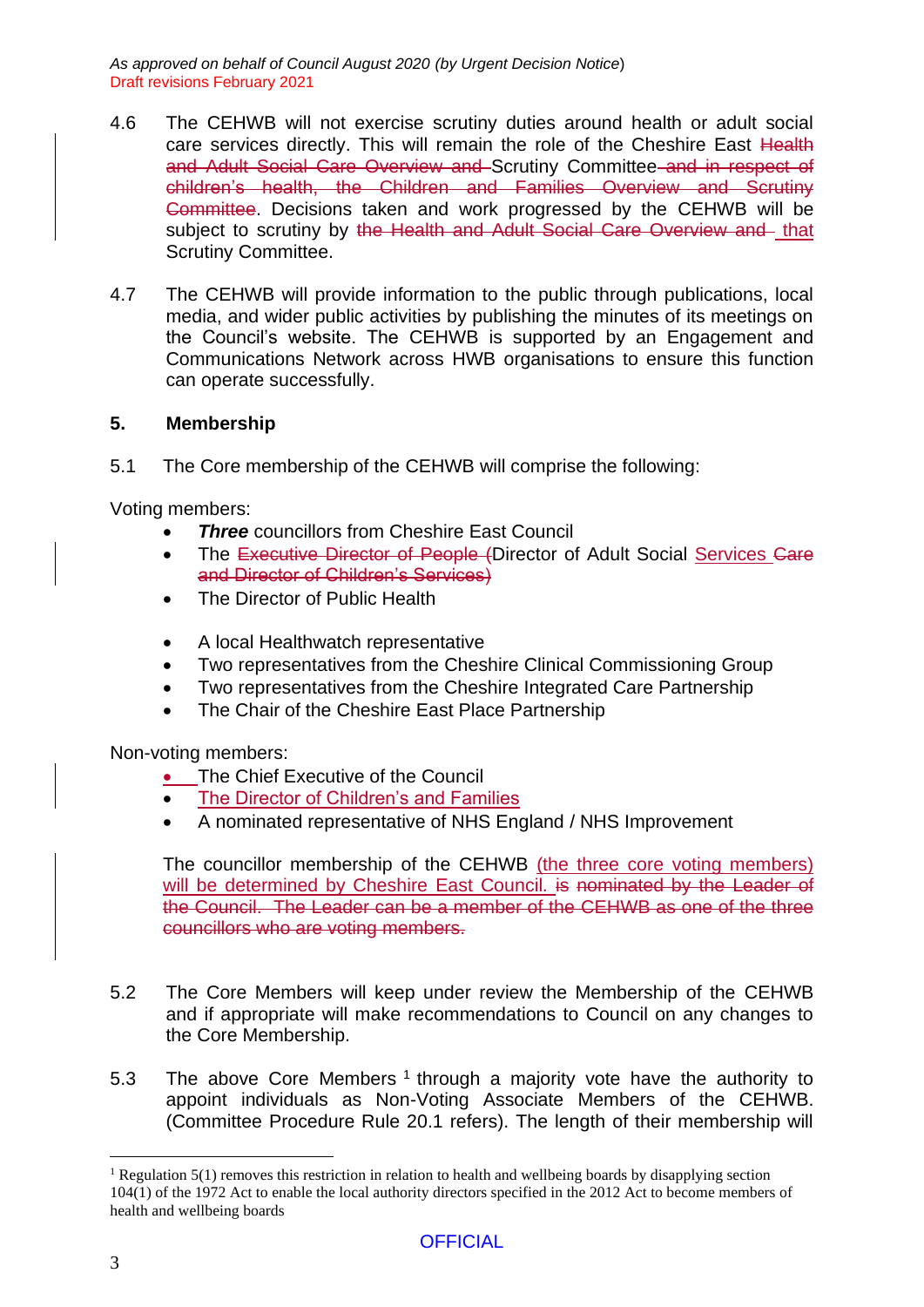> be for up to one year and will be subject to re-selection at the next Annual General Meeting "AGM" of the CEHWB. Associate Members will assist the CEHWB in achieving the priorities agreed within the Joint Health and Wellbeing Strategy and may indeed be chairs of sub structure forums where they are not actual Core Members of the CEHWB.

- 5.4 The above Core Members  $2$  through a majority vote have the authority to recommend to Council that individuals be appointed as Voting Associate Members of the CEHWB. The length of their membership will be for up to one year and will be subject to re-selection at the next Annual General Meeting "AGM" of the CEHWB.
- 5.5 Each Core Member has the power to nominate a single named substitute. If a Substitute Member be required, advance notice of not less than 2 working days should be given to the Council whenever practicable. The Substitute Members shall have the same powers and responsibilities as the Core Members.

#### **6. Frequency of Meetings**

- 6.1 There will be no fewer than four public meetings per year (including an AGM), usually once every three months as a formal CEHWB.
- 6.2 Additional meetings of the CEHWB may be convened with agreement of the CEHWB's Chairman.

#### **7. Agenda and Notice of Meetings**

- 7.1 Any agenda items or reports to be tabled at the meeting should be submitted to the Council's Democratic Services no later than seven working days in advance of the next meeting. Generally, no business will be conducted that is not on the agenda.
- 7.2 Any voting member of the Board may approach the Chairman of the Board to deal with an item of business which the voting member believes is urgent and under the circumstances requires a decision of the Board. The Chairman's ruling of whether the requested item is considered / tabled or not at the meeting will be recorded in the minutes of the meeting.
- 7.3 In accordance with the Access to Information legislation, Democratic Services will circulate and publish the agenda and reports prior to the next meeting. Exempt or Confidential Information shall only be circulated to Core Members.

#### **8. Annual General Meeting**

8.1 The CEHWB shall elect the Chairman and Vice Chairman at each AGM, the appointment will be by majority vote of all Core voting Members present at the meeting.

<sup>&</sup>lt;sup>2</sup> Regulation 5(1) removes this restriction in relation to health and wellbeing boards by disapplying section 104(1) of the 1972 Act to enable the local authority directors specified in the 2012 Act to become members of health and wellbeing boards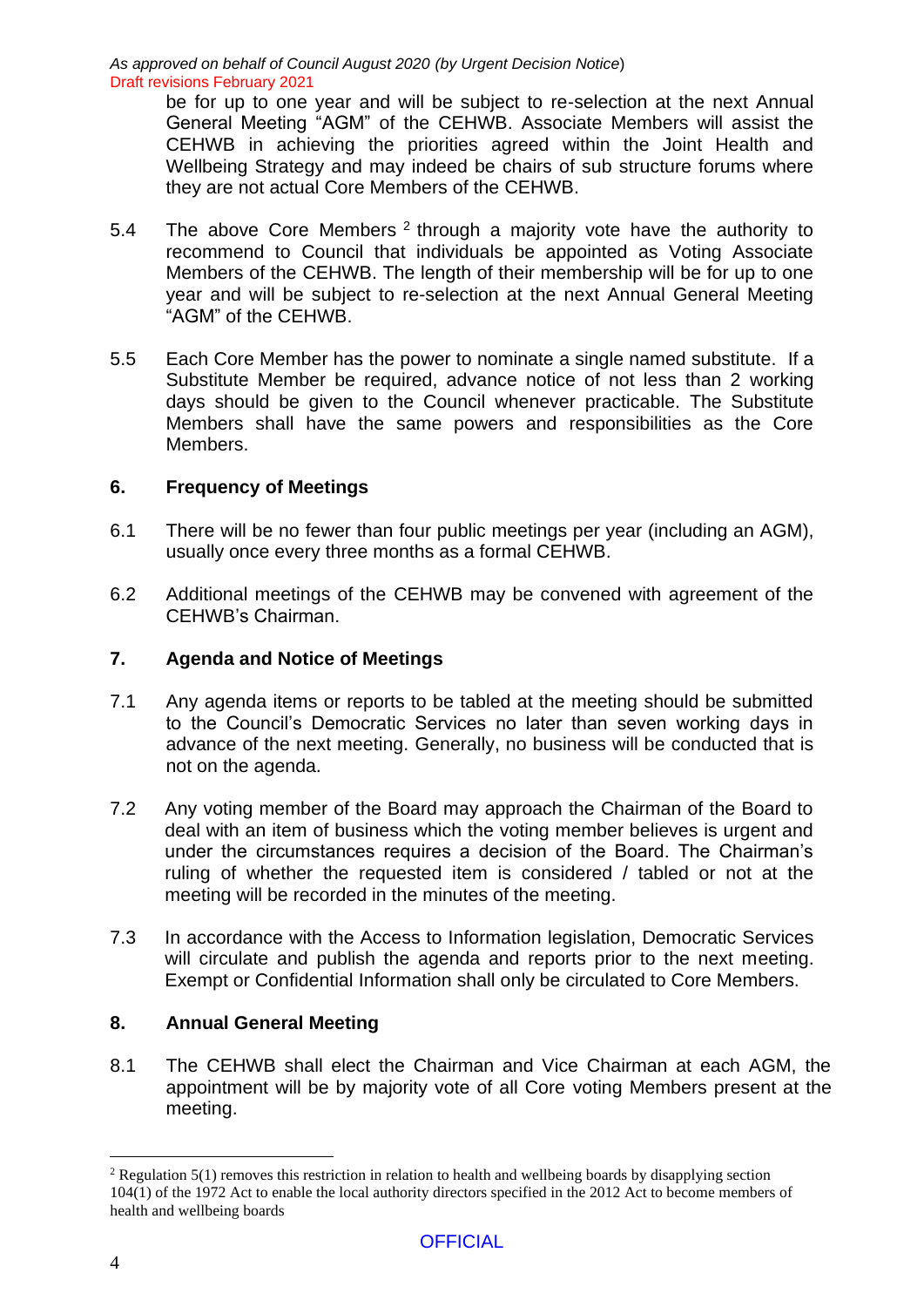8.2 The CEHWB will approve the representative nominations by the partner organisations as Core Members.

#### **9. Quorum**

- 9.1 Any full meeting of the CEHWB shall be quorate if there is representation of any three of the following statutory members: –the relevant NHS Cheshire CCG(s), Local Health Watch, a Councillor and an Officer of Cheshire East Council.
- 9.2 Failure to achieve a quorum within fifteen minutes of the scheduled start of the meeting, or should the meeting become inquorate after it has started, shall mean that the meeting will proceed as an informal meeting but that any decisions shall require appropriate ratification at the next quorate meeting.

#### **10. Procedure at Meetings**

- 10.1 General meetings of the CEHWB are open to the public and in accordance with the Council's Committee Procedure Rules will include a Public Question Time Session. Papers, agendas and minutes will be published on the Cheshire East Health and Wellbeing website.
- 10.2 The Council's Committee Procedure Rules will apply in respect of formal meetings subject to the following:-
- 10.3 The CEHWB will also hold development/informal sessions throughout the year where all members are expected to attend and partake as the agenda suggests.
- 10.4 Core Members are entitled to speak through the Chairman. Associate Members are entitled to speak at the invitation of the Chairman.
- 10.5 With the agreement of the CEHWB, subgroups can be set up to consider distinct areas of work. The subgroup will be responsible for arranging the frequency and venue of their meetings. The CEHWB will approve the membership of the subgroups.
- 10.6 Any subgroup recommendations will be made to the CEHWB who will consider them in accordance with these terms of reference and their relevance to the priorities within the Joint Health and Wellbeing Strategy and its delivery plan.
- 10.7 Whenever possible decisions will be reached by consensus or failing that a simple majority vote by those members entitled to vote.

#### **11. Expenses**

- 11.1 The partnership organisations are responsible for meeting the expenses of their own representatives.
- 11.2 A modest CEHWB budget will be agreed annually to support engagement and communication and the business of the CEHWB.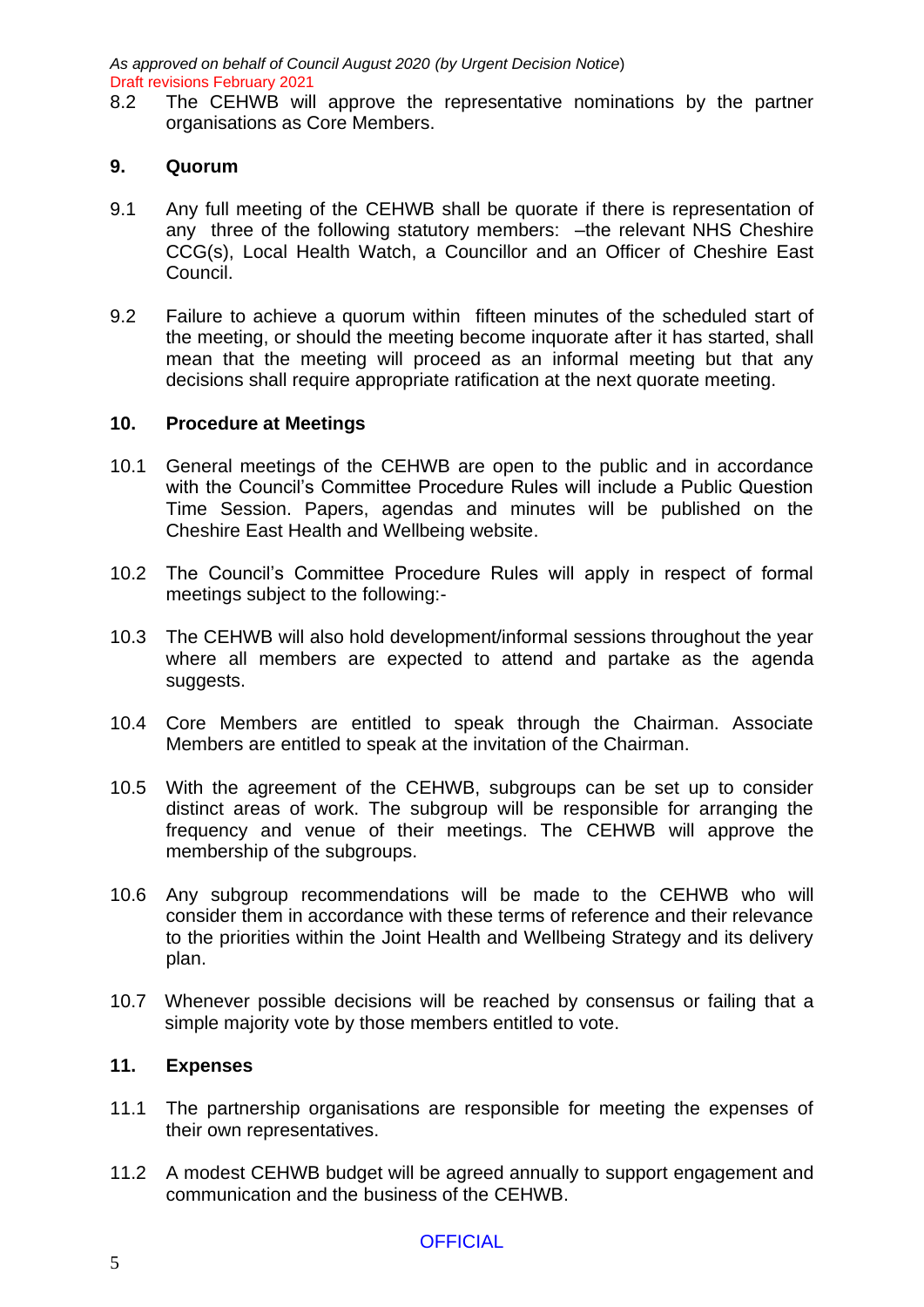#### **12. Conflict of Interest**

- 12.1 In accordance with the Council's Committee Procedure Rules, at the commencement of all meetings all CEHWB Members shall declare disclosable pecuniary or non-pecuniary interests and any conflicts of interest.
- 12.2 In the case of non pecuniary matters Members may remain for all or part of the meeting, participate and vote at the meeting on the item in question.
- 12.3 In the case of pecuniary matters Members must leave the meeting during consideration of that item.

#### **13. Conduct of Core Members at Meetings**

13.1 CEHWB members will agree to adhere to the seven principles outlined in the CEHWB Code of Conduct when carrying out their duties as a CEHWB member [Appendix 1].

#### **14. Review**

- 14.1 The above terms of reference will be reviewed every two years at the CEHWB AGM.
- 14.2 Any amendments shall only be included by consensus or a simple majority vote, prior to referral to the Corporate Policy Constitution Committee and Council.

*January 2017 Revised July 2019 Revised August 2020 Revised March 2021*

#### *Definition*

#### *Exempt Information*

*Which is information falling within any of the descriptions set out in Part I of Schedule12A to the Local Government Act 1972 subject to the qualifications set out in Part II and the interpretation provisions set out in Part III of the said Schedule in each case read as if references therein to "the authority" were references to "CEHWB" or any of the partner organisations.*

#### *Confidential Information*

*Information furnished to, partner organisations or the CEHWB by a government department upon terms (however expressed) which forbid the disclosure of the information to the public; and information the disclosure of which to the public is prohibited by or under any enactment or by the order of a court are to be discussed.*

#### *Conflict of Interest*

*You have a Conflict of interest if the issue being discussed in the meeting affects you, your family or your close associates in the following ways;*

- *The issue affects their well being more than most other people who live in the area.*
- *The issue affect their finances or any regulatory functions and*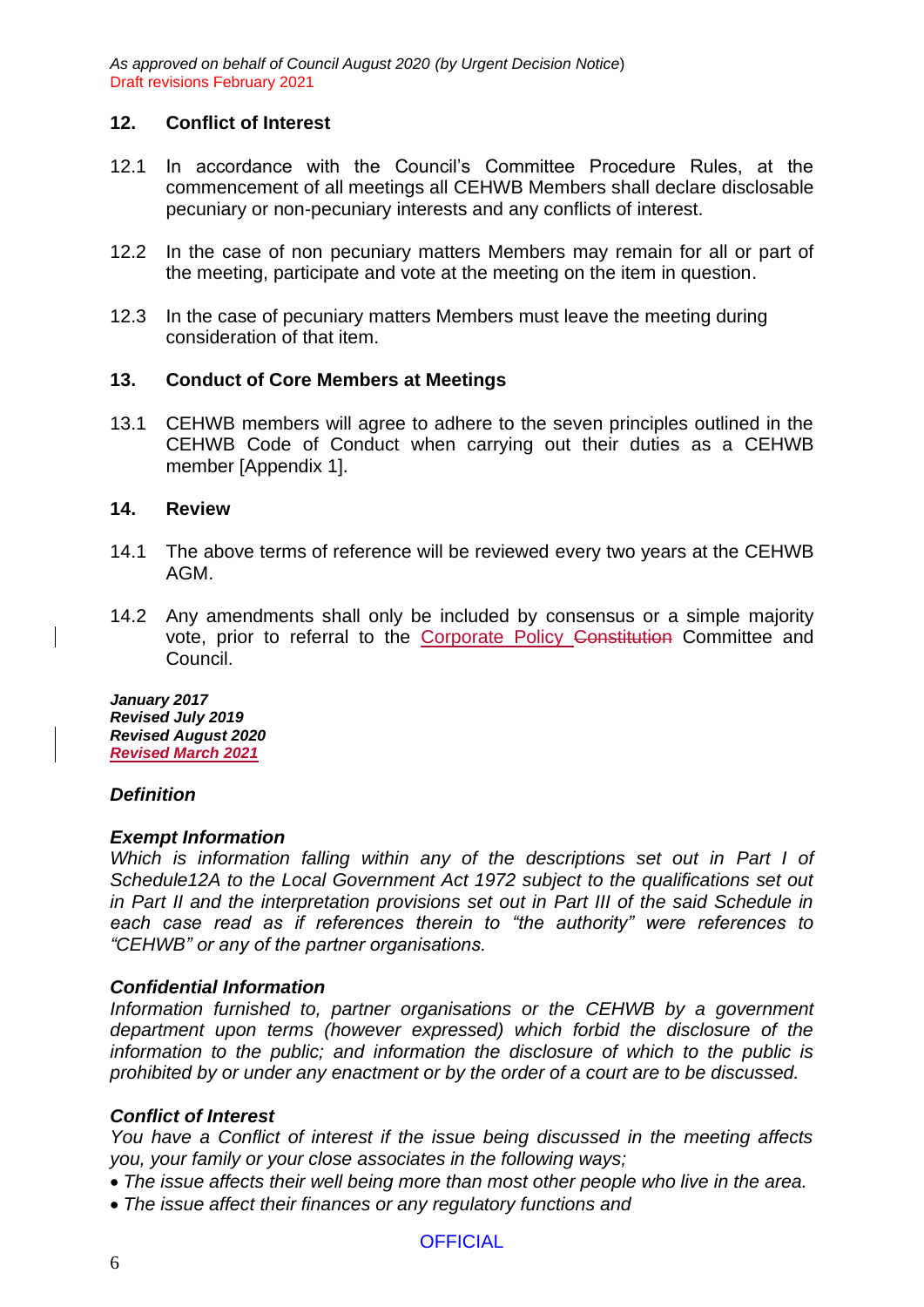• *A reasonable member of the public with knowledge of the facts would believe it likely to harm or impair your ability to judge the public interest.*

#### *Associate Members*

*Associate Member status is appropriate for those who are requested to chair sub groups of the CEHWB.* 

#### *Health Services*

*Means services that are provided as part of the health service.*

*Health-Related Services means services that may have an effect on the health of individuals but are not health services or social care services.*

#### *Social Care Services*

*Means services that are provided in pursuance of the social services functions of local authorities (within the meaning of the Local Authority Social Services Act 1970*

**Appendix 1**

### **CEHWB Member Code of Conduct**

### **1. Selflessness**

Members of the Cheshire East Health and Wellbeing CEHWB should act solely in terms of the interest of and benefit to the public/patients of Cheshire East. They should not do so in order to gain financial or other benefits for themselves, their family or their friends

# **2. Integrity**

Members of the Cheshire East Health and Wellbeing CEHWB should not place themselves under any financial or other obligation to outside individuals or organisations that might seek to influence them in the performance of their duties and responsibilities as a CEHWB member

## **3. Objectivity**

In carrying out their duties and responsibilities members of the Cheshire East Health and Wellbeing CEHWB should make choices based on merit and informed by a sound evidence base

## **4. Accountability**

Members of the Cheshire East Health and Wellbeing CEHWB are accountable for their decisions and actions to the public/patients of Cheshire East and must submit themselves to whatever scrutiny is appropriate

## **5. Openness**

Members of the Cheshire East Health and Wellbeing CEHWB should be as transparent as possible about all the decisions and actions that they take as part of or on behalf of the CEHWB. They should give reasons for their decisions and restrict information only when the wider public interest clearly demands